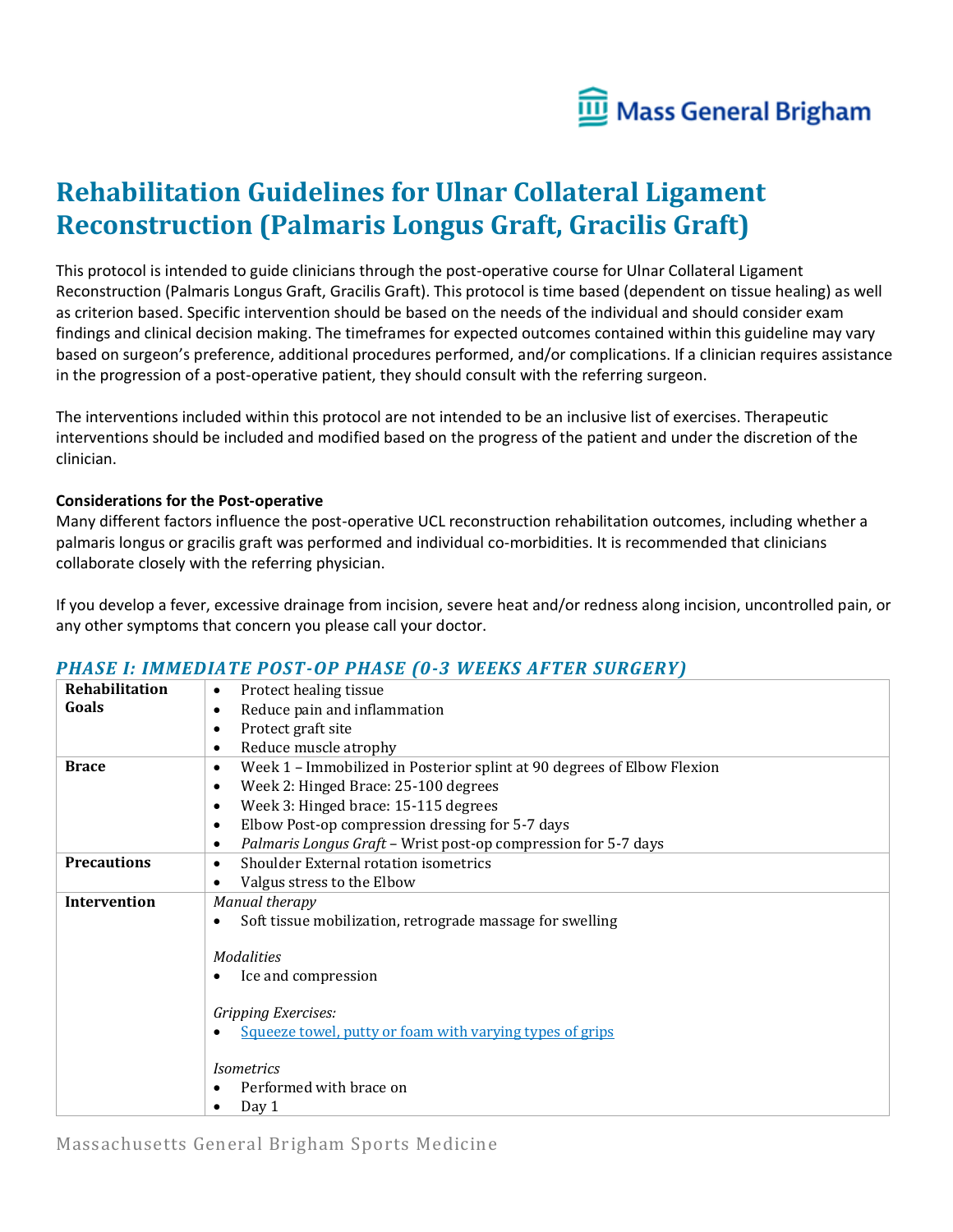|                              | Shoulder: Flexion, ABD, IR - Avoid External Rotation<br>$\circ$              |
|------------------------------|------------------------------------------------------------------------------|
|                              | Performed with arm at side, gently push against a wall or opposite hand      |
|                              | <b>Elbow Flexion</b><br>$\circ$                                              |
|                              | Performed at 90 degrees elbow flexion<br>٠                                   |
| $\bullet$                    | Day 7                                                                        |
|                              | <b>Elbow Extension</b><br>$\circ$                                            |
|                              | Performed at 90 degrees elbow flexion<br>٠                                   |
|                              | Range of Motion                                                              |
|                              | Wrist AROM                                                                   |
|                              | Flexion,<br>$\circ$                                                          |
|                              | <b>Extension</b><br>$\circ$                                                  |
|                              | Radial deviation<br>$\circ$                                                  |
|                              | <b>Ulnar deviation</b><br>$\circ$                                            |
| ٠                            | Thumb opposition                                                             |
| $\bullet$                    | <b>Elbow PROM</b>                                                            |
|                              | Flexion and extension<br>$\circ$                                             |
|                              | Performed to tolerance, making sure the elbow is staying relaxed.<br>$\circ$ |
| $\bullet$                    | Shoulder AROM                                                                |
|                              | Performed with brace on<br>$\circ$                                           |
|                              | <b>Full Can</b><br>$\circ$                                                   |
| $\bullet$                    | Elbow AROM: Begin day 14                                                     |
| $\bullet$                    | Low load, long duration stretching:                                          |
|                              | Use when elbow extension range of motion is lacking<br>$\circ$               |
|                              | Supine with towel roll under distal humerus.<br>$\circ$                      |
|                              | Add a light weight<br>$\circ$                                                |
|                              | Must be pain-free<br>$\circ$                                                 |
|                              | Hold 10-15 minutes up to 4 times a day, totaling 60 minutes a day<br>$\circ$ |
|                              |                                                                              |
| $\bullet$                    | Gracilis Graft - Knee ROM immediately post-op; Bike on week 3                |
| Criteria to<br>$\bullet$     | Elbow ROM: at least 15-115 degrees                                           |
| <b>Progress</b><br>$\bullet$ | At least 4/5 elbow MMT scores                                                |

# *PHASE II: PROTECTION PHASE (4-6 WEEKS AFTER SURGERY)*

| Rehabilitation        | Gradual increase to full ROM by week 6<br>$\bullet$                                                        |
|-----------------------|------------------------------------------------------------------------------------------------------------|
| Goals                 | Promote healing of repaired tissue<br>$\bullet$                                                            |
|                       | Regain and improve muscular strength - slow integration of exercises<br>$\bullet$                          |
|                       | Restore full function of graft site<br>$\bullet$                                                           |
| <b>Brace</b>          | Week $4: 0-125$ degrees<br>$\bullet$                                                                       |
|                       | Week 5: 0-135 degrees<br>$\bullet$                                                                         |
|                       | Week 6: 0-145 degrees<br>$\bullet$                                                                         |
|                       | Discontinue use of brace at week 6 if achieved full ROM, unless walking in crowds or slippery<br>$\bullet$ |
|                       | surfaces                                                                                                   |
| <b>Precautions</b>    | No valgus stress to the graft<br>$\bullet$                                                                 |
|                       | No ER strengthening until week 6<br>$\bullet$                                                              |
|                       | Gracilis graft – Do not initiate progressive resistive hamstring strengthening until week 6<br>$\bullet$   |
| <b>Additional</b>     | Manual therapy                                                                                             |
| Intervention          | Soft tissue and scar mobilization<br>$\bullet$                                                             |
| <i>*Continue with</i> |                                                                                                            |
| Phase I               | <b>Modalities</b>                                                                                          |
| interventions         | Continue with ice and compression                                                                          |
|                       |                                                                                                            |
|                       | Range of Motion                                                                                            |
|                       | Elbow PROM – Focus on restoration of full elbow extension<br>$\bullet$                                     |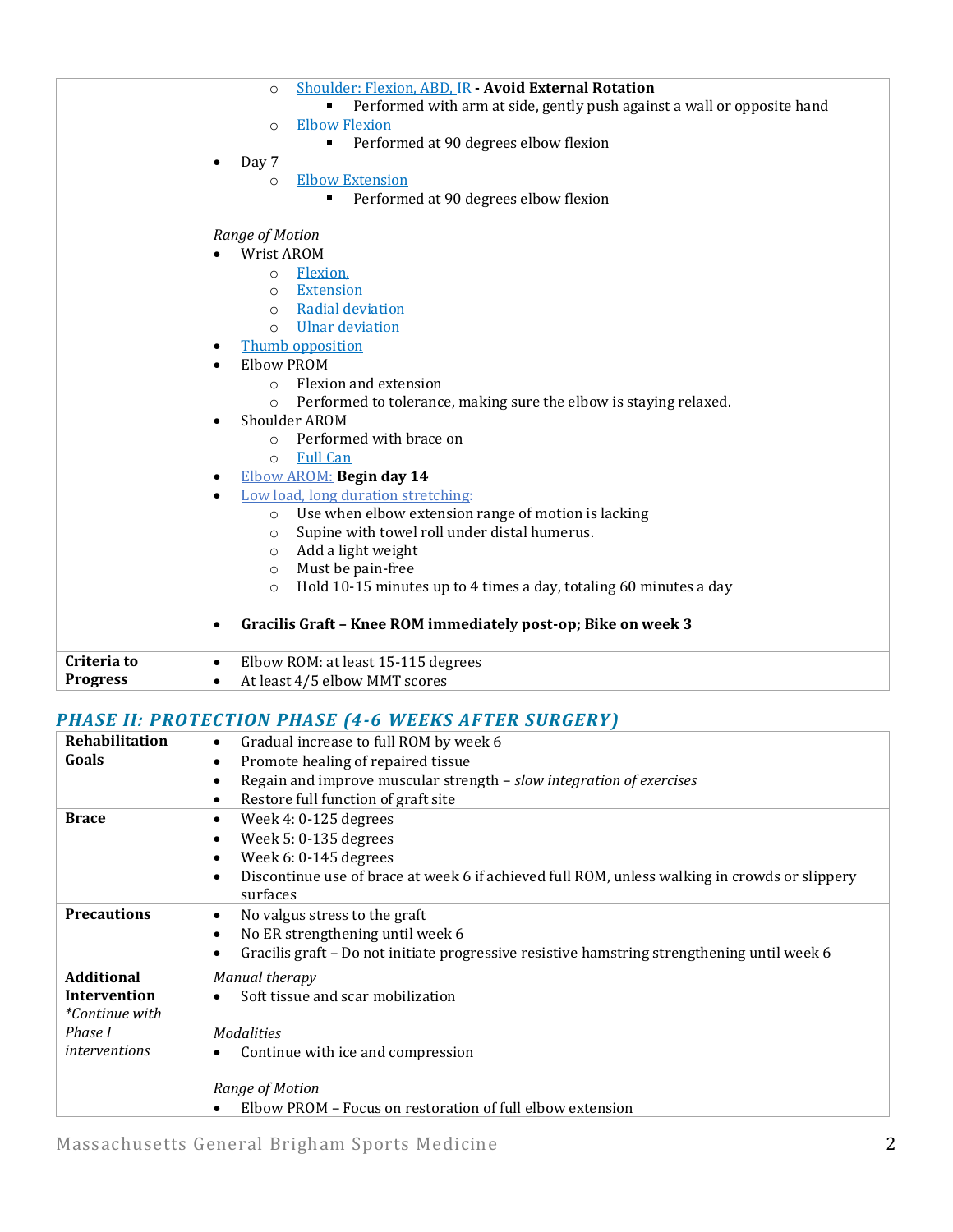|                 | Strengthening                                                                                          |
|-----------------|--------------------------------------------------------------------------------------------------------|
|                 | Wrist and forearm strengthening:<br>$\bullet$                                                          |
|                 | Curls/Extensions - Start with 1 lb.<br>$\circ$                                                         |
|                 | Pronation/Supination - Start with dowel<br>$\Omega$                                                    |
|                 | Biceps curl – Begin with 1lb<br>٠                                                                      |
|                 | <b>Triceps Extension</b><br>٠                                                                          |
|                 | Scapula stabilization: Start at 1 lb<br>$\bullet$                                                      |
|                 | <b>Prone Row</b><br>$\circ$                                                                            |
|                 | Prone Shoulder horizontal abduction<br>$\Omega$                                                        |
|                 | <b>Prone Shoulder extension</b><br>$\bigcirc$                                                          |
|                 | Resistance band<br>$\bullet$                                                                           |
|                 | Low rows<br>$\circ$                                                                                    |
|                 | Shoulder internal rotation (at side)<br>$\Omega$                                                       |
|                 | <b>Standing scaption</b> (start with 1lb, do not exceed 10 lbs.)<br>٠                                  |
| Criteria to     | <b>Full Range of Motion</b><br>$\bullet$                                                               |
| <b>Progress</b> | At least 70% of strength of wrist and shoulder of uninvolved arm - HHD, MMT or isokinetic<br>$\bullet$ |
|                 | testing                                                                                                |
|                 | Good tolerance to all exercises with no pain<br>$\bullet$                                              |

### *PHASE III: STRENGTHENING PHASE (6-12 WEEKS AFTER SURGERY)*

| Rehabilitation        | Increase strength/endurance/power<br>٠                                              |
|-----------------------|-------------------------------------------------------------------------------------|
| Goals                 | Maintain full elbow ROM especially extension<br>$\bullet$                           |
| <b>Precautions</b>    | No Throwing<br>$\bullet$                                                            |
|                       | No valgus stress to the elbow<br>$\bullet$                                          |
| <b>Additional</b>     | <b>Manual Therapy:</b>                                                              |
| <b>Intervention</b>   | Soft tissue mobilizations as needed<br>$\bullet$                                    |
| <i>*Continue with</i> |                                                                                     |
| Phase I-II            | Range of motion                                                                     |
| <i>Interventions</i>  | Elbow PROM as needed                                                                |
|                       | Maintain full elbow extension<br>$\bigcirc$                                         |
|                       |                                                                                     |
|                       | Strengthening                                                                       |
|                       | Gracilis graft: Begin slow progression of hamstring strengthening<br>$\bullet$      |
|                       | Forearm strengthening:<br>$\bullet$                                                 |
|                       | Emphasis on flexion and pronation<br>$\circ$                                        |
|                       | <b>Elbow Strengthening:</b><br>$\bullet$                                            |
|                       | Eccentric flexion and extension<br>$\circ$                                          |
|                       | Varied resistance and speed of contractions - (start slow build to fast)<br>$\circ$ |
|                       | Thrower's 10 program: Begin at week 6<br>٠                                          |
|                       | Initiate Advanced Thrower's 10 at Week 8 - as appropriate<br>$\circ$                |
|                       | <b>UBE</b><br>٠                                                                     |
|                       | <b>Rows</b><br>٠                                                                    |
|                       | Lat pull down<br>$\bullet$                                                          |
|                       | <b>PNF</b> exercises<br>$\bullet$                                                   |
|                       | Rhythmic stabilization/manual resistance: (side-lying ER and diagonals)<br>$\circ$  |
|                       |                                                                                     |
| Criteria to           | Maintain full pain-free ROM<br>$\bullet$                                            |
| <b>Progress</b>       | At least 85% strength of uninvolved arm - HHD, or isokinetic testing<br>$\bullet$   |
|                       | Good tolerance to all exercises with no pain<br>$\bullet$                           |
|                       |                                                                                     |

## *PHASE IV: ADVANCED STRENGTHENING PHASE (12-16 WEEKS AFTER SURGERY)*

| Rehabilitation | Progress power/endurance            |
|----------------|-------------------------------------|
| Goals          | Normalize shoulder/forearm strength |
|                |                                     |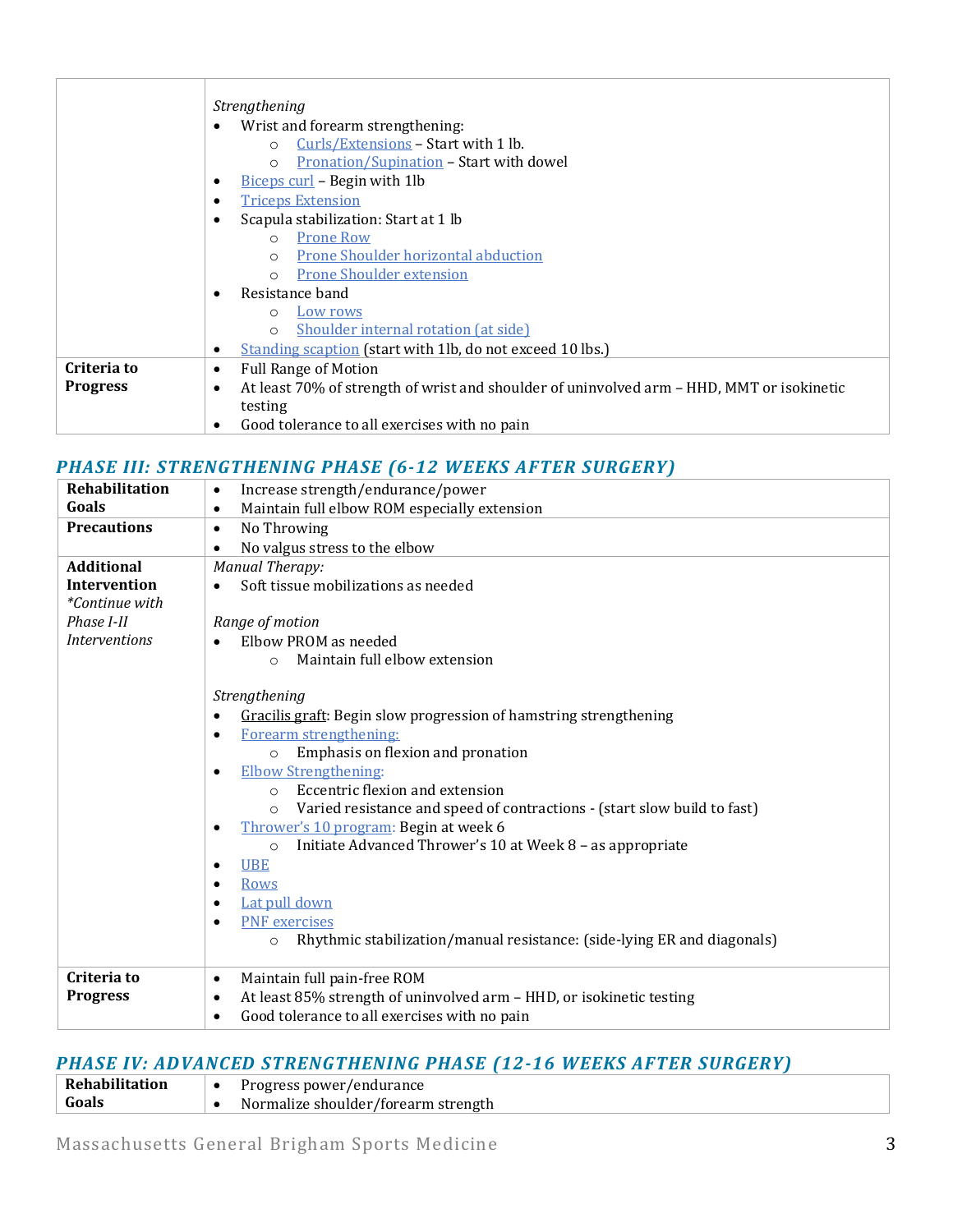|                    | Initiate plyometric exercises<br>$\bullet$                                                                |
|--------------------|-----------------------------------------------------------------------------------------------------------|
|                    | Gradually initiate sports/functional exercises<br>$\bullet$                                               |
| <b>Precautions</b> | No Throwing<br>$\bullet$                                                                                  |
|                    | No valgus stress to elbow<br>$\bullet$                                                                    |
| <b>Additional</b>  | Strengthening                                                                                             |
| Intervention       | Advanced throwers ten program<br>$\bullet$                                                                |
| *Continue with     | Body blade - ER/IR, push/pull<br>$\bullet$                                                                |
| Phase II-III       | <b>Seated bench press</b><br>$\bullet$                                                                    |
| interventions as   | Supine dumbbell bench press<br>$\bullet$                                                                  |
| appropriate        | Begin a hitting program (if applicable to sport)<br>$\bullet$                                             |
|                    | Initiate week 12<br>$\circ$                                                                               |
|                    |                                                                                                           |
|                    | Plyometric Program                                                                                        |
|                    | Week 12:                                                                                                  |
|                    | 2-handed drills only: 6-8 lbs. (emphasis on full extension)<br>$\circ$                                    |
|                    | <b>Chest pass</b>                                                                                         |
|                    | Side throw close to body<br>$\bullet$                                                                     |
|                    | <u>Week 14:</u><br>٠<br>2 hands away from body<br>$\circ$                                                 |
|                    | Side to side throws                                                                                       |
|                    | Soccer throws                                                                                             |
|                    | Side throws                                                                                               |
|                    | Begin 1-arm plyometrics<br>$\circ$                                                                        |
|                    | 1-handed stationary                                                                                       |
|                    | Wall dribble: 1-2lb. medicine ball                                                                        |
|                    | <b>Baseball throws into wall</b>                                                                          |
|                    | Rhythmic stabilization in scapular plane with medicine ball on wall                                       |
| Criteria to        | Full, painless elbow/wrist ROM<br>$\bullet$                                                               |
| <b>Progress</b>    | Shoulder total ROM within 5° of non-throwing shoulder<br>$\bullet$                                        |
|                    | > 40° horizontal adduction of throwing shoulder<br>$\bullet$                                              |
|                    | < 15° Glenohumeral IR deficit<br>$\bullet$                                                                |
|                    | Elbow, shoulder and wrist strength with MMT, HHD or isokinetic:<br>$\bullet$                              |
|                    | ER/IR ratio: 72-76%<br>$\circ$                                                                            |
|                    | ER/ABD ratio: 68-73%<br>$\circ$                                                                           |
|                    | Throwing shoulder IR: $\geq$ 115% of non-throwing shoulder<br>$\circ$                                     |
|                    | Throwing shoulder ER: $\geq$ 95% of non-throwing shoulder<br>$\circ$                                      |
|                    | Elbow flexion/extension: 100-115% of non-throwing shoulder<br>$\circ$                                     |
|                    | Wrist flexion/extension: 100-115% of non-throwing shoulder                                                |
|                    | <b>Functional test Scores:</b><br>$\bullet$<br>Prone Drop ball test - 110% of non-throwing side           |
|                    | $\circ$<br>1-arm balls against wall @ 90/90:<br>$\circ$                                                   |
|                    | 2lb ball                                                                                                  |
|                    | 30 seconds with no pain                                                                                   |
|                    | 115% of throwing side                                                                                     |
|                    | Single arm step down test:<br>$\circ$                                                                     |
|                    | 8-inch                                                                                                    |
|                    | 30 seconds                                                                                                |
|                    | Satisfactory score on Kerlan-Jobe Orthopedic Clinic shoulder and elbow score (KJOC) throwers<br>$\bullet$ |
|                    | assessment.                                                                                               |
|                    | Physician Clearance<br>٠                                                                                  |

### *PHASE V: EARLY RETURN TO SPORT - UNRESTRICTED RETURN TO SPORT (16+ WEEKS AFTER SURGERY)*

Massachusetts General Brigham Sports Medicine 4